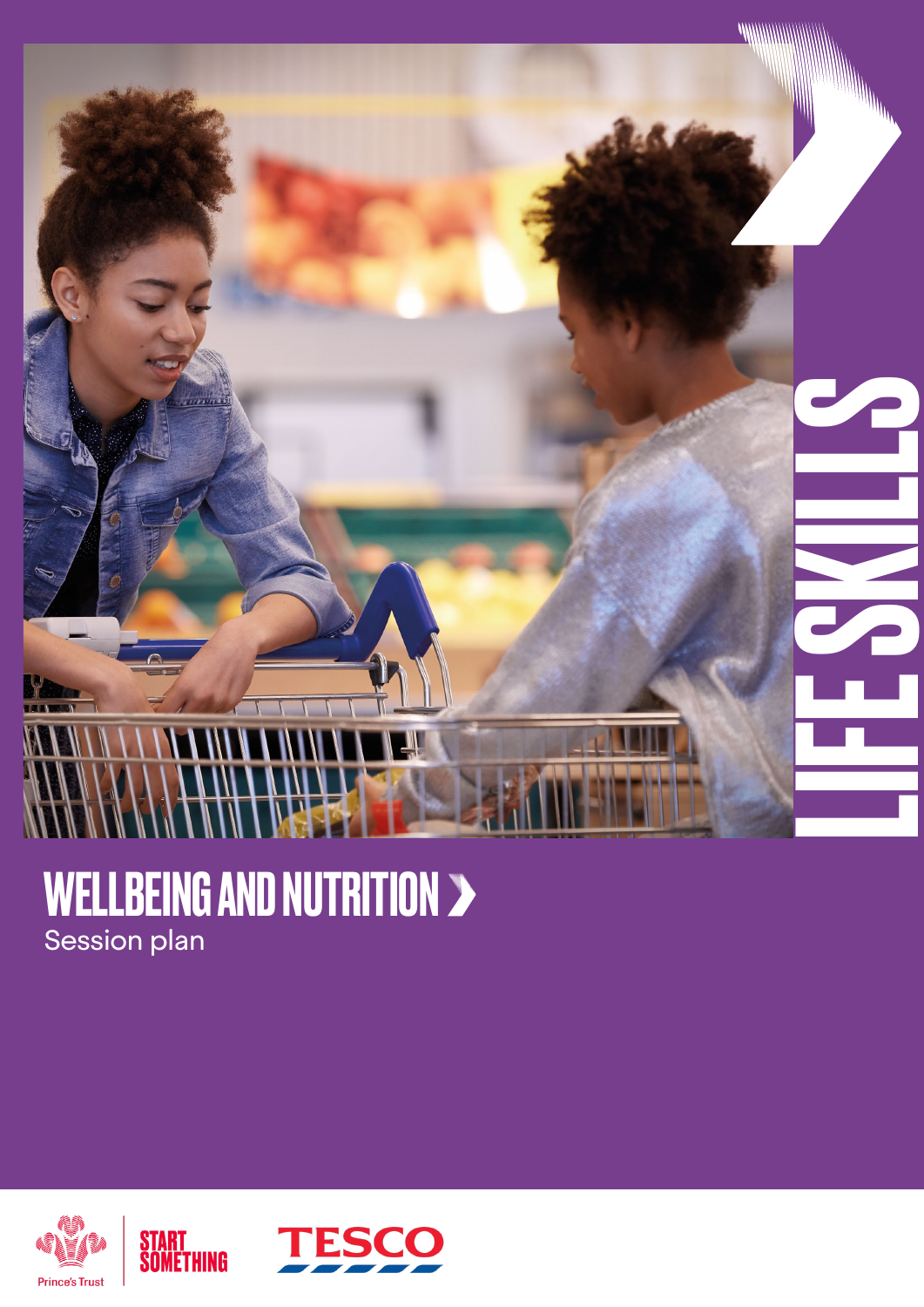### AT A GLANCE >

This session explores healthy eating: what it means, how young people can be healthy and why it's important. Learners will find out about the positive and negative impacts dietary choices can have on their physical and mental wellbeing. They will also design and present their own balanced meal. This content has been made in partnership with Tesco.

Please note: using these materials may help to evidence learners' achievements for the qualification; however, it is a centre's responsibility to ensure all evidence produced meets the required learning outcomes and assessment criteria.



#### LLN OPPORTUNITIES

- $\vee$  Presenting to a group
- $\checkmark$  Reading, understanding and applying information



#### MATERIALS

- Wellbeing and nutrition PowerPoint presentation
- $\vee$  Computers with internet access
- $\checkmark$  Eating the rainbow template
- $\vee$  Optional worksheets



#### QUALIFICATION **OPPORTUNITIES**

 Wellbeing - Healthy Eating - LOs: Understand how a balanced diet contributes to a healthy lifestyle; Be able to review own healthy eating practices

### LEARNING OUTCOMES

- $\checkmark$  Know what a balanced diet is and its benefits
- $\vee$  Understand how diet can affect physical and mental wellbeing
- $\checkmark$  Know how to have a healthier diet

### **ACTIVITIES >**

| ACTIVITY                  | TIME          | PAGE      |
|---------------------------|---------------|-----------|
| Introduction              | 5-10 minutes  | 03        |
| How to eat healthily      | 15 minutes    | 04        |
| <b>Eatwell guide</b>      | 15 minutes    | 05        |
| Wellbeing                 | 10 minutes    | <u>07</u> |
| <b>Eating the rainbow</b> | 30-40 minutes | 08        |
| Wrap up                   | 5 minutes     | 09        |
| Optional: Food diary      | Dependent     | 10        |



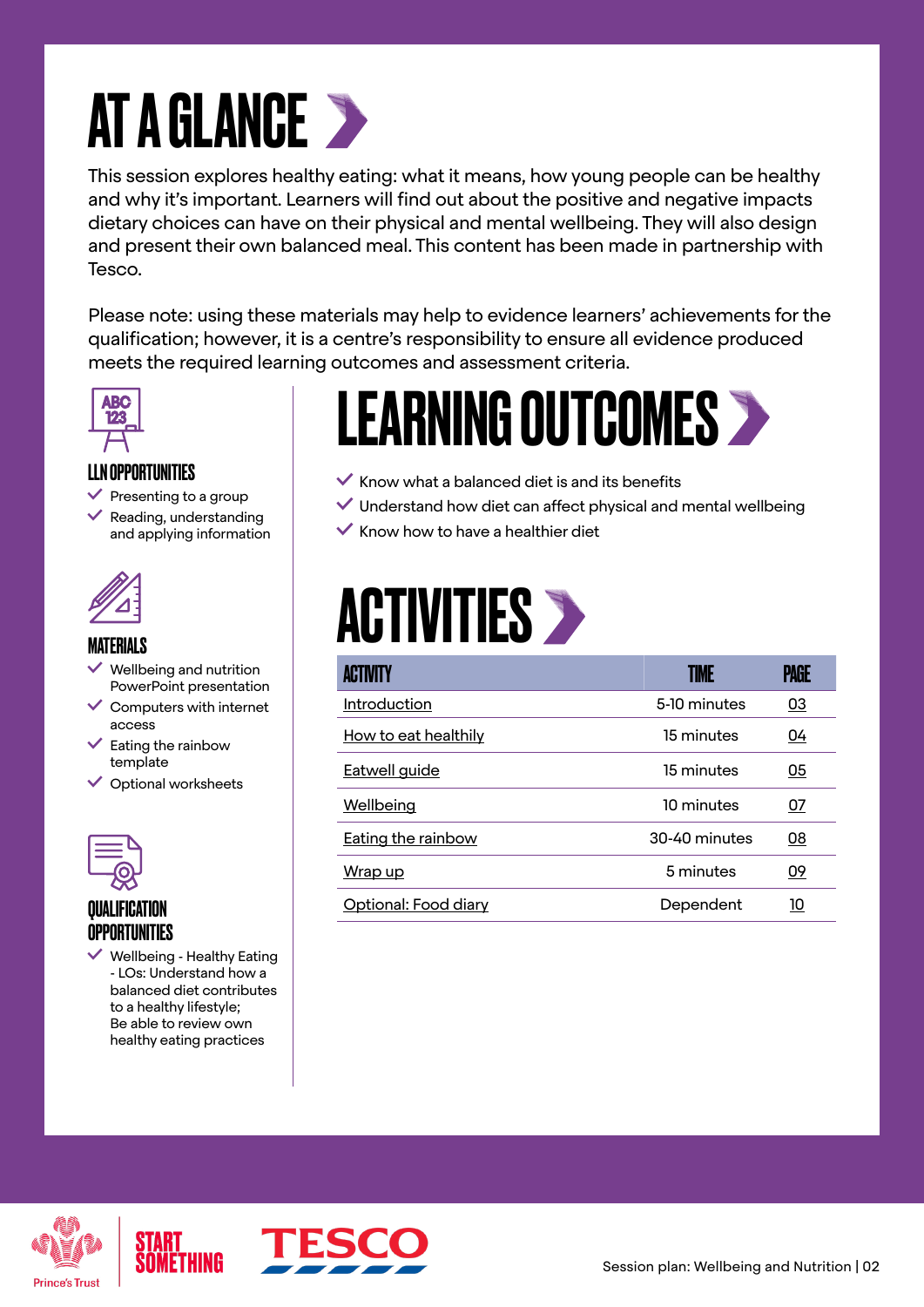### <span id="page-2-0"></span>ICEBREAKER



TIME REQUIRED 5-10 minutes



MATERIALS Wellbeing and nutrition supporting presentation

### **ACTIVITY STEPS >**

- 1. Introduce the session by telling the learners you will be exploring what healthy eating looks like and the impact it can have on your wellbeing.
- 2. Ask the learners, in pairs, to discuss what 'diet' and 'wellbeing' mean. Encourage them to share their thoughts with the rest of the group.

Suggested answers (also on slide 2 of the supporting presentation):

- Diet: The food or drink that you consume on a regular basis. It comes from the Greek word 'diaita', meaning 'way of living'. Your learners may suggest that 'diet' is also associated with weight loss, you will want to make it clear that this is not the meaning you will be focusing on.
- Wellbeing: The World Health Organisation (WHO) describes wellbeing as "A positive physical, social and emotional state… [in which] basic needs are met [and] individuals have a sense of purpose".
- 3. Now, ask the learners if they have ever heard of the term 'balanced diet'. Encourage them to share their thoughts, and if they're not sure, try and elicit a response from them based on the word 'balanced'.

Share the definition with the group (also on slide 3):

A balanced diet is a diet that contains different foods in certain quantities and proportions. It is scientifically proven that diet affects our emotional and physical wellbeing. So, a balanced diet ensures that we eat the right amount of proteins, minerals and vitamins to nourish our body and mind.





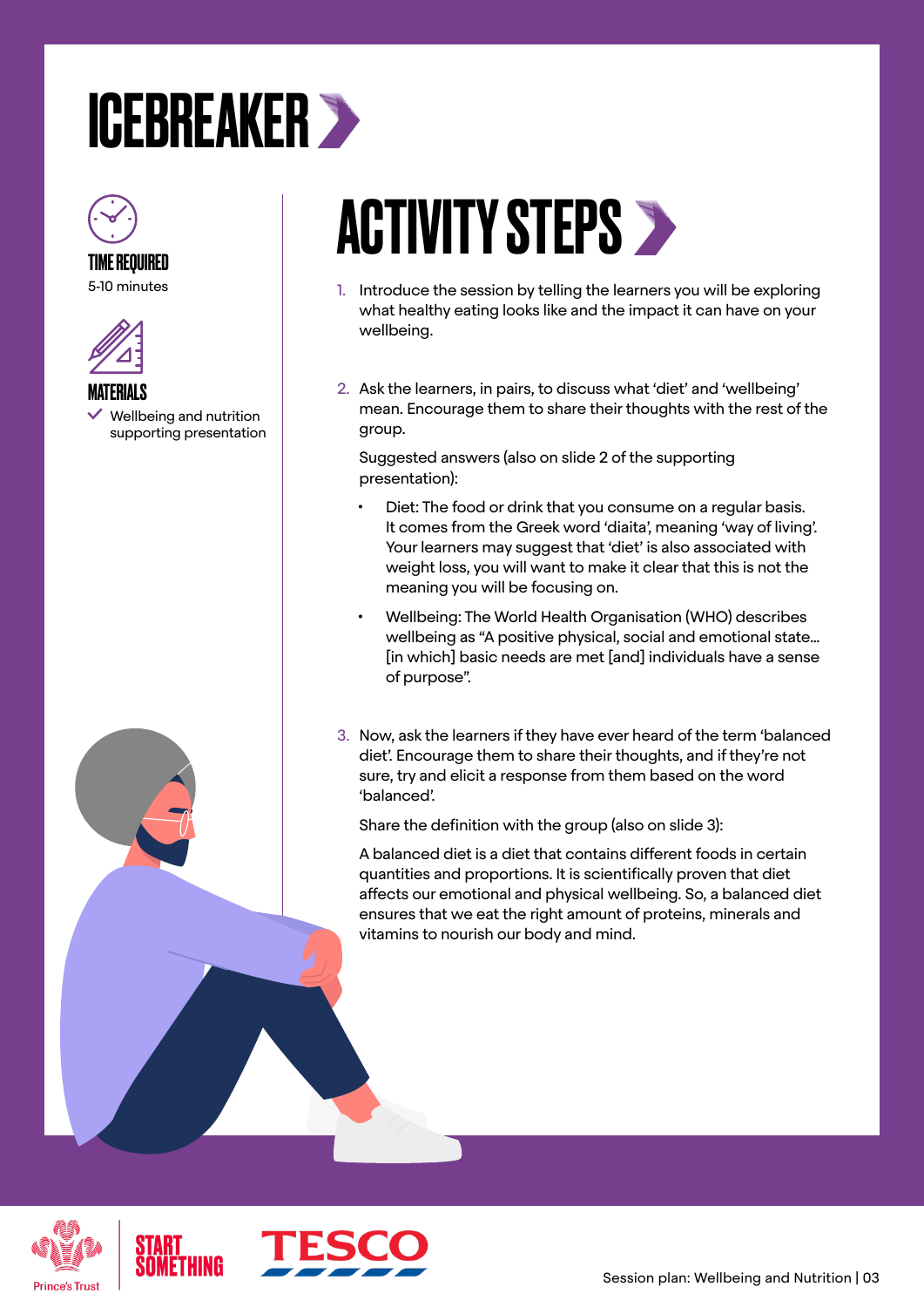# <span id="page-3-0"></span>HOW TO EAT HEALTHILY



15 minutes



MATERIALS Computer(s) with

internet access



#### QUALIFICATION **OPPORTUNITIES**

 $\vee$  Outline the main components of a balanced diet

# **ACTIVITY STEPS >**

- 1. Ask the learners to think of and share any tips people could follow to have a healthy diet. Suggested answers:
	- Have balance in your diet
	- Eat food that will give you energy and the right nutrients
	- Eat foods that are all the colours of the rainbow
	- Keep everything in moderation
	- Stay hydrated
	- Plan and share meals
	- Keep physically active break exercise into bitesize chunks
- 2. Complete Tesco's short e-learning module 'Healthy eating advice'. You can either do this as a class, or if you have enough computers, the learners can do this individually or in pairs. Please use this link: [https://learning.elucidat.com/course/5d6534940af4a-](https://learning.elucidat.com/course/5d6534940af4a-6094fb6a03dc4)[6094fb6a03dc4](https://learning.elucidat.com/course/5d6534940af4a-6094fb6a03dc4).

If you do not have internet access during the session, you may want to go through the module beforehand and share key information with your learners.

- 3. After the e-learning module has been completed, have a group discussion about what has been learnt. You could ask:
- Was there any information/advice that you did not know beforehand?
- Are there any tips you are going to try and incorporate into your lives?
- Were there any words or points you did not understand?
- Was there a piece of information/advice that you think is really important? Why?

#### OPTIONAL EXTENSION

Play this video which further explores the 5 food groups and the effects of not having a balanced diet: <https://www.nutrition.org.uk/healthyliving/healthydiet/eatwellvideo.html>

Using information from the video, learners should create a poster with the title 'Quick tips on staying healthy in your body and mind' or something similar. These posters could be displayed in your setting's canteen or another communal area.

Suggested tips include: Drink 6-8 glasses of water a day, eat 5 portions of fruit and vegetables a day, start the day with breakfast



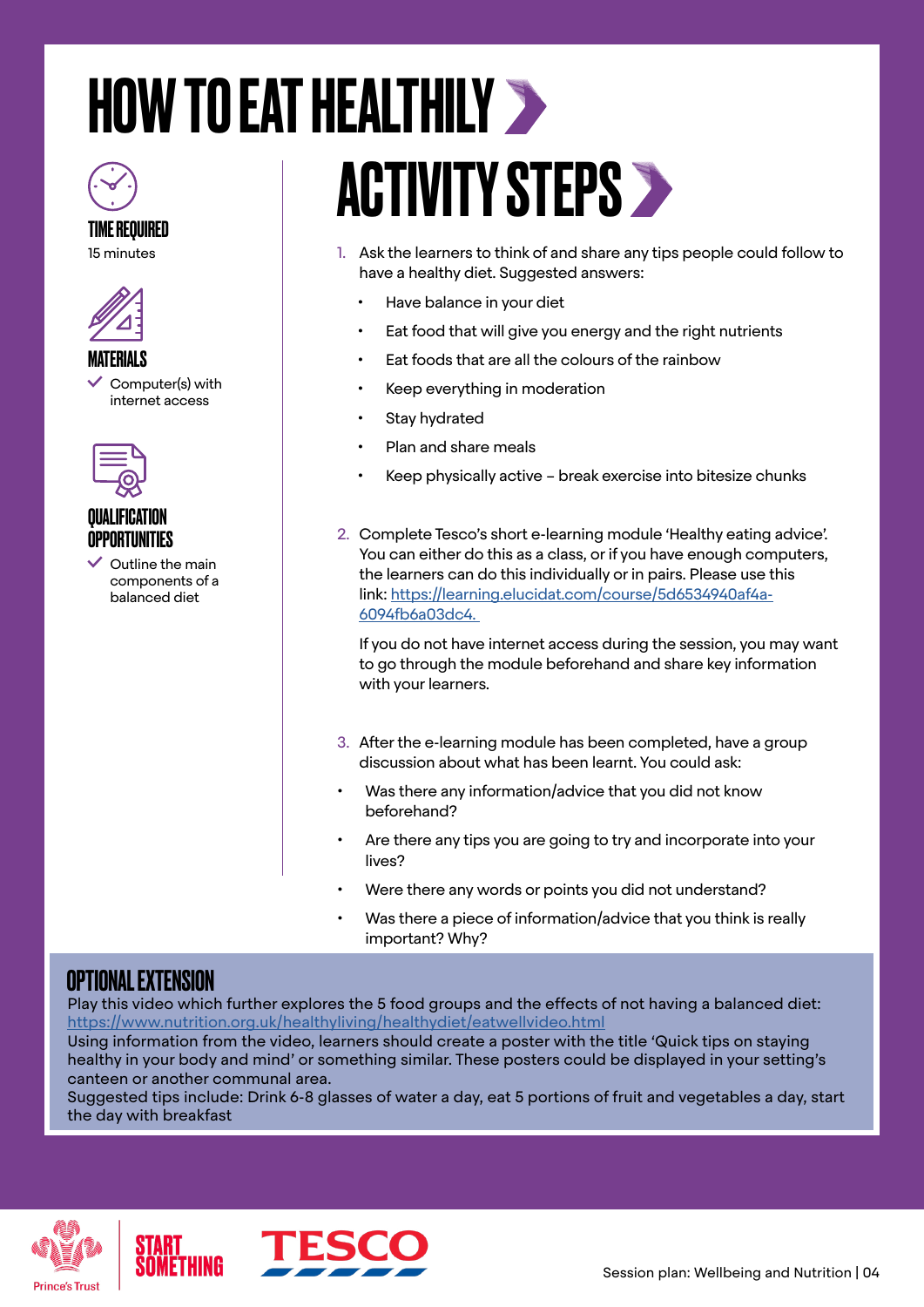## <span id="page-4-0"></span>EATWELL GUIDE



#### TIME REQUIRED

15 minutes



#### MATERIALS

- Wellbeing and nutrition supporting presentation
- $\checkmark$  Whiteboard/flipchart
- $\vee$  Nutrients worksheet and crib sheet (optional)
- $\vee$  Pens and paper



#### **QUALIFICATION** OPPORTUNITIES

- $\vee$  Outline the main components of a balanced diet
- $\checkmark$  The benefits of eating a balanced diet
- $\checkmark$  Give examples of what should be avoided in a balanced diet

### **ACTIVITY STEPS >**

- 1. Tell the learners that the different food groups are:
	- Fruit
	- **Vegetables**
	- **Proteins**
	- **Grains**
	- **Dairy**
- 2. Explain that the government offers recommendations on how much of each food group people should eat to have a healthy, balanced diet.
- 3. Show the learners slide 4 of the supporting presentation. Explain that the government's advice has recently changed. The Eatwell Plate is on the left, but it was recently updated to the Eatwell Guide on the right. Ask the learners if they can spot the differences between the two recommendations - what has changed? You may want to print this slide so they can look closely.

Suggested answers:

- Knives and forks were removed so it was clear the advice wasn't for each meal but people's overall diet
- Updated and resized food group segments to consider government recommendations on environmental sustainability, e.g the pink segment is called "Beans, pulses, fish, eggs, meat and other proteins", highlighting the contribution that non-meat sources make to the proteins
- High fat, salt and sugary foods have been removed from the purple section as they are not needed in a healthy diet and should not be eaten regularly
- New hydration message recommending the best drinks to choose
- Additional information on the traffic light system to help people choose healthier foods
- Portion sizes are clearly mentioned



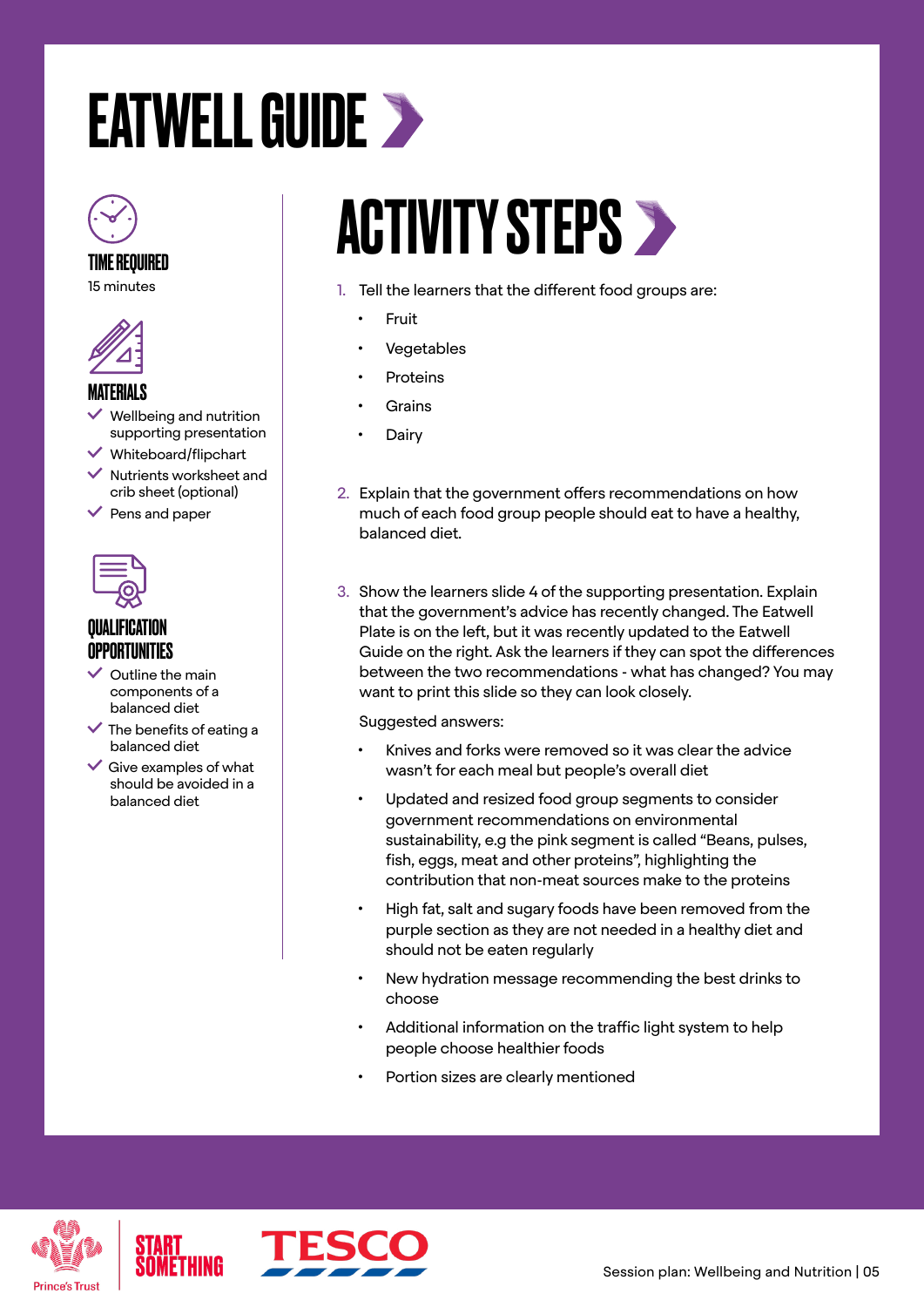4. Ask the learners if they know the benefits of eating any of the food groups included in the Eatwell Guide. Discuss this as a group. You may want to encourage the learners to record any correct/relevant answers on paper and you could also record them on a whiteboard/flipchart, as this information may come in handy later on.

Suggested responses:

- Fruit and vegetables are a fantastic source of fibre (if eaten with the skin on), as well as vitamins and minerals. Eating a rainbow of colours helps to get the full benefit of vitamins and minerals
- Proteins help to not only keep us feeling full for longer but also keep our bones healthy
- Dairy is a great source of calcium and protein
- Grains are a great source of protein, fibre, vitamins and minerals and an essential part of the diet for vegetarians and vegans

#### OPTIONAL EXTENSION

If you would like your learners to delve into the detail about nutrients, they could complete the Nutrients worksheet. They may need books or the internet to help them complete this task. The answers are in the Nutrients crib sheet.



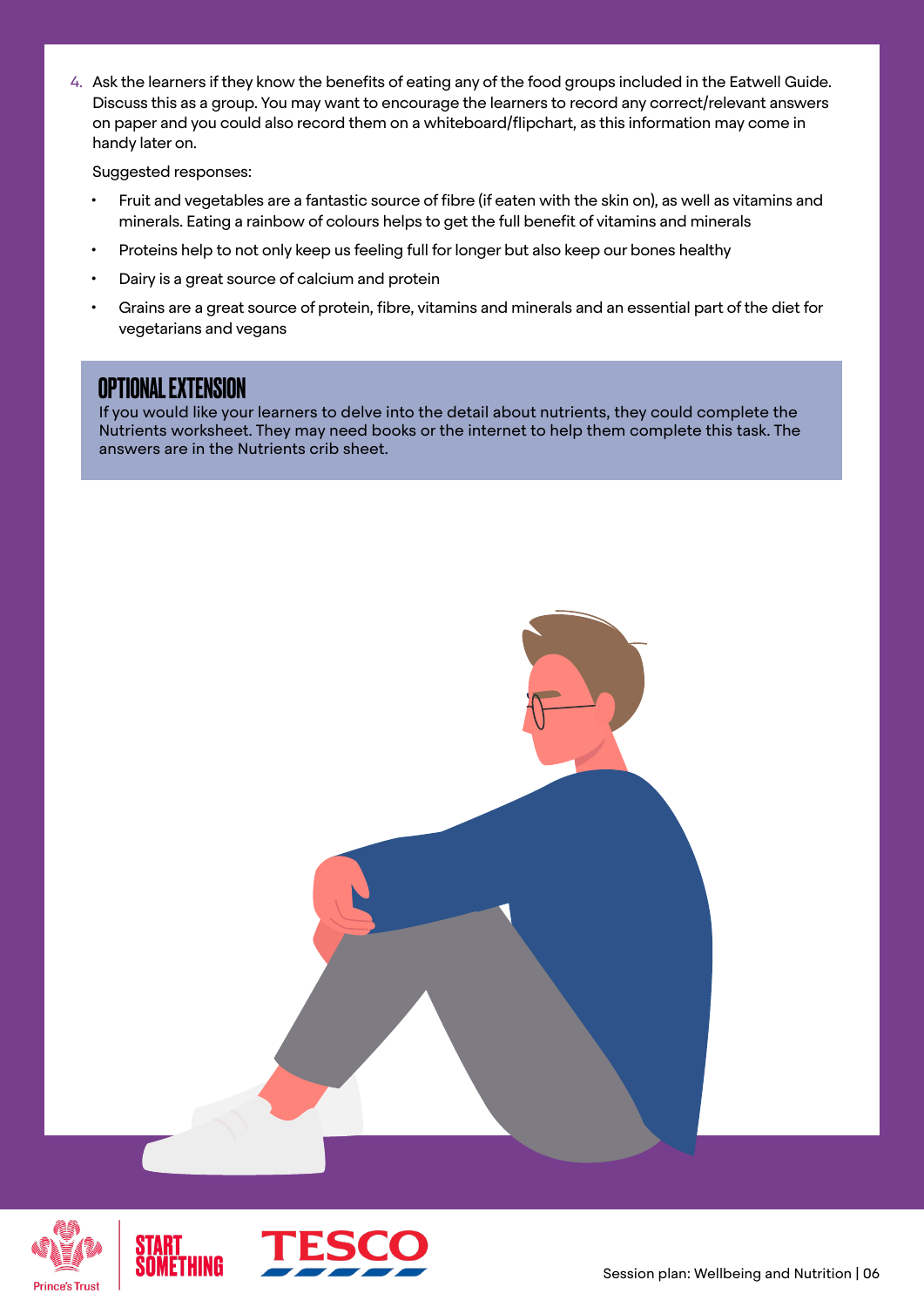### <span id="page-6-0"></span>WELLBEING >



TIME REQUIRED





MATERIALS

 Computer with internet access

### **ACTIVITY STEPS >**

- 1. Explain that evidence suggests that food doesn't just affect our physical health but also our moods and how we feel. If we improve our diet, this will help us to:
	- Improve our mood
	- Increase our energy
	- Think more clearly
	- Feel positive about ourselves and life
- 2. Tell the learners that physical and mental wellbeing are intrinsically linked as the brain sends signals down to the parts of the body, which result in symptoms.
- 3. Play the learners this video which explains how food can help manage your mood: [https://www.youtube.com/](https://www.youtube.com/watch?v=CSHO9VdVRfg&t=2s) [watch?v=CSHO9VdVRfg&t=2s](https://www.youtube.com/watch?v=CSHO9VdVRfg&t=2s)
- 4. Encourage learners to recap what they have watched by asking, what different things happen when you don't eat or drink water regularly?

Suggested responses:

- Become irritable
- Become tired and sleepy
- Energy levels dip
- Can't concentrate
- Can't think clearly

Explain to the learners that these side effects highlight how what you eat and drink, affects how you feel/your wellbeing and not just your physical health.



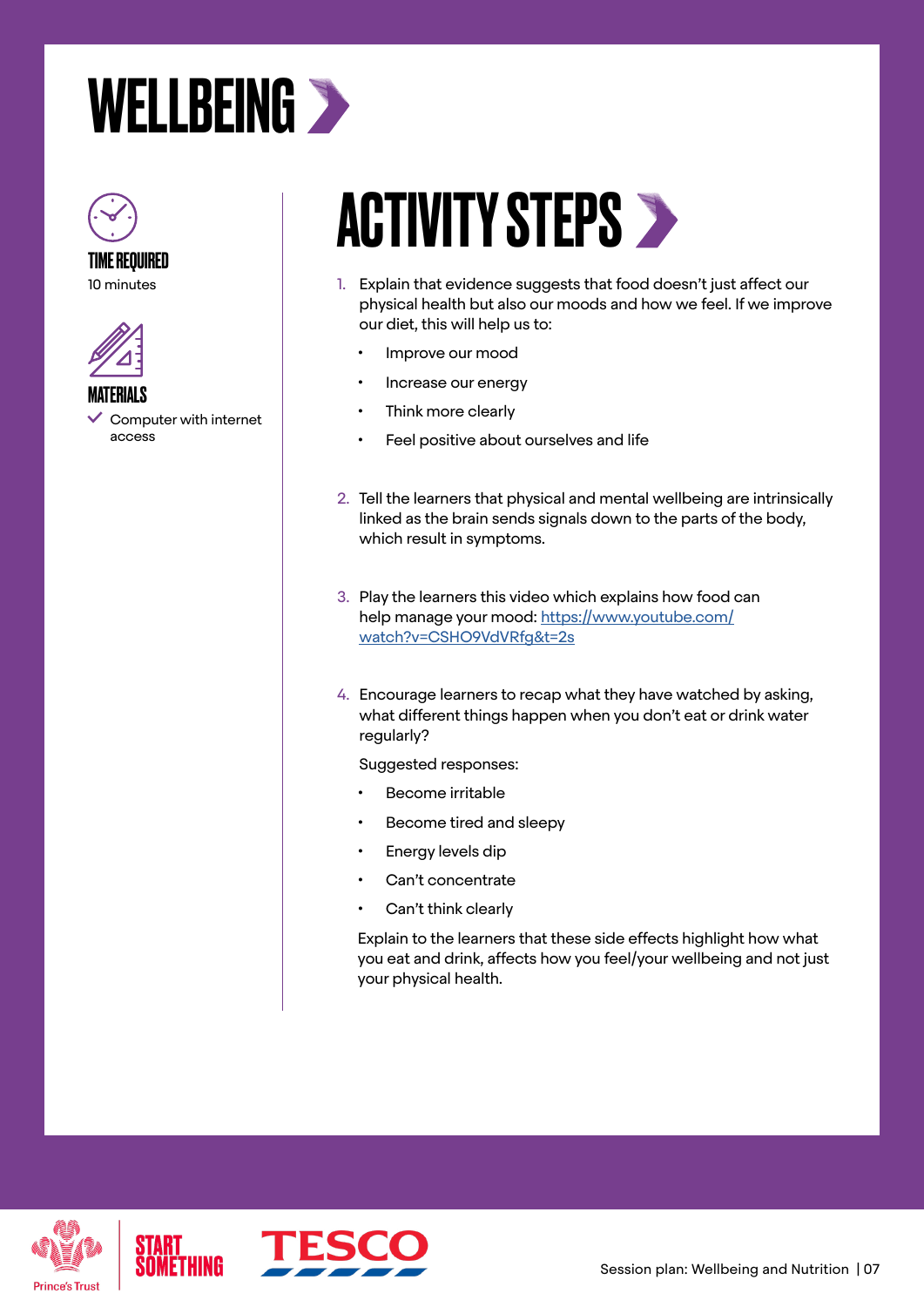### <span id="page-7-0"></span>EATING THE RAINBOW



### TIME REQUIRED

30-40 minutes



#### MATERIALS

- Wellbeing and nutrition supporting presentation
- $\checkmark$  Eating the rainbow template



#### **QUALIFICATION** OPPORTUNITIES

- $\vee$  Outline the main components of a balanced diet
- $\checkmark$  The benefits of eating a balanced diet
- $\checkmark$  Give examples of what should be avoided in a balanced diet

### **ACTIVITY STEPS >**

- 1. Tell the learners that they will be designing and presenting a dish that shows the key parts of a balanced diet. Their dish should be as colourful as possible, providing a breakdown of all the nutritional benefits and ingredients. Encourage them to include as many "mood-enhancing" foods or superfoods as they can.
- 2. The learners can use the Eating the rainbow template to help with this activity. If working towards the qualification, you may want to use this to help evidence your learners' understanding of the assessment criteria.
- 3. When completing this task, the learners may want to refer to the Eatwell Guide to ensure their dish is balanced. If they have access to the internet, these websites may also be useful:
	- Explore Food: [https://explorefood.foodafactoflife.org.](https://explorefood.foodafactoflife.org.uk/) [uk/](https://explorefood.foodafactoflife.org.uk/) where you can generate nutritional labels and see the nutritional value of food and drink
	- NHS:<https://www.nhs.uk/live-well/eat-well/> which covers all the food groups, Eatwell Guide and government advice
	- British Nutrition Foundation: [https://www.nutrition.org.uk/](https://www.nutrition.org.uk/healthyliving/healthydiet.html) [healthyliving/healthydiet.html](https://www.nutrition.org.uk/healthyliving/healthydiet.html) which provides information on food groups
- 4. Encourage the learners to present their dishes to the class. Ensure that they are aware of the effect each ingredient has on their body and brain, and that they are prepared to answer questions from the rest of the group.



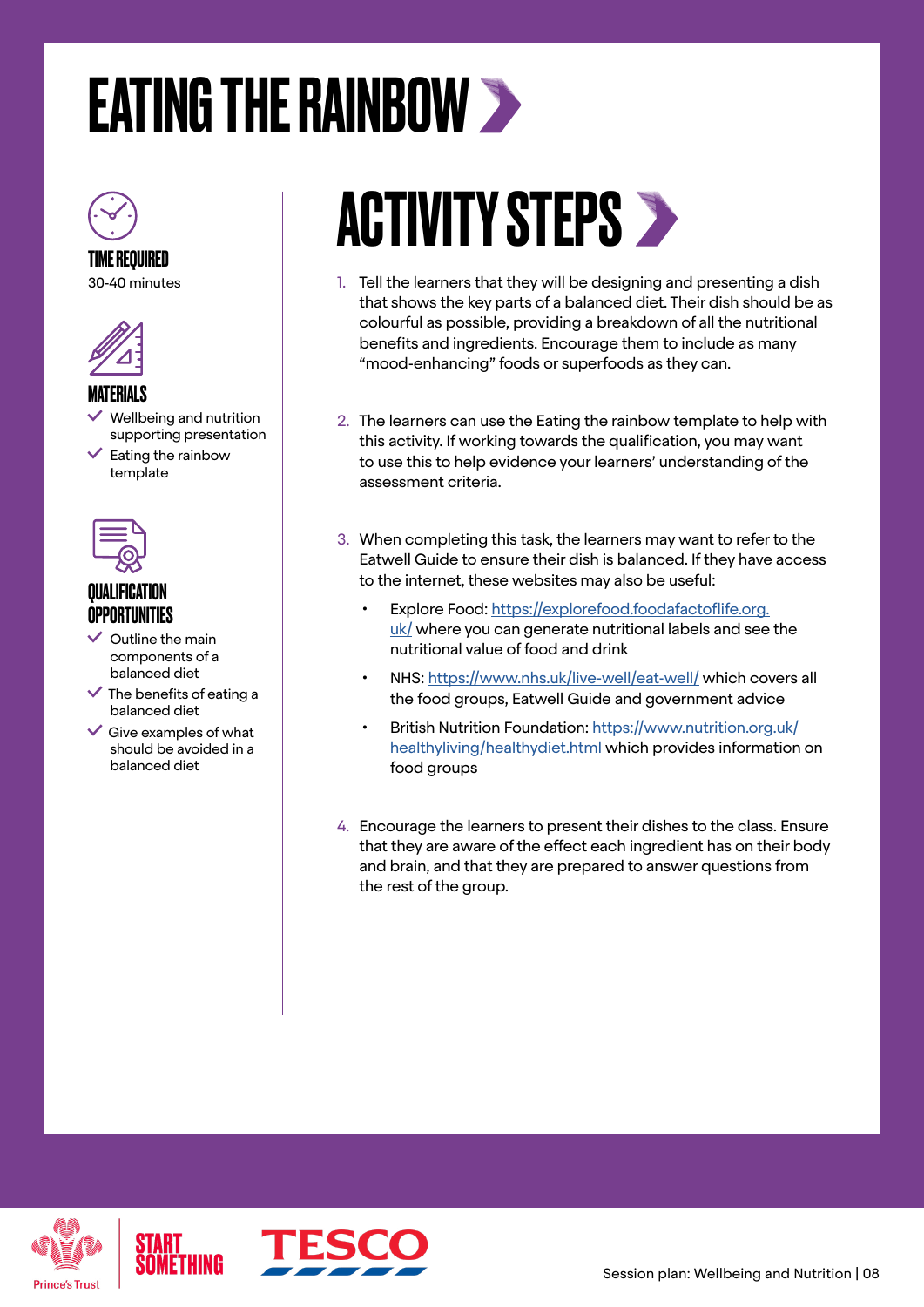<span id="page-8-0"></span>



#### TIME REQUIRED

5 minutes



MATERIALS

- Wellbeing and nutrition supporting presentation
- Food groups quiz worksheet (optional)



### **ACTIVITY STEPS >**

- 1. Reiterate to the learners that looking after ourselves and our wellbeing is really important. Food is not just a source of energy so that we can move and do things, it also provides nutritional and emotional benefits.
- 2. If your learners feel comfortable doing so and it is suitable for them, encourage them to share one thing they aim to do to have a more balanced diet. For example, trying a new fruit or vegetable every week or drinking 6 cups of water a day.
- 3. If your learners are interested in reading more about this topic, you could direct them to these websites (also listed on slide 6 of the supporting presentation):
	- NHS: [https://www.nhs.uk/live-well/eat-well/how-to-read-food](https://www.nhs.uk/live-well/eat-well/how-to-read-food-labels/)[labels/](https://www.nhs.uk/live-well/eat-well/how-to-read-food-labels/) and<https://www.nhs.uk/live-well/eat-well/>
	- British Nutrition Foundation: [https://www.nutrition.org.uk/](https://www.nutrition.org.uk/healthyliving.html ) [healthyliving.html](https://www.nutrition.org.uk/healthyliving.html )
	- NI Direct Government Services: [https://www.nidirect.gov.uk/](https://www.nidirect.gov.uk/articles/eatwell-guide#:~:text=have%20some%20dairy%20or%20dairy,glasses%20of%20fluid%20a%20day ) [articles/eatwell-guide#:~:text=have%20some%20dairy%20](https://www.nidirect.gov.uk/articles/eatwell-guide#:~:text=have%20some%20dairy%20or%20dairy,glasses%20of%20fluid%20a%20day ) [or%20dairy,glasses%20of%20fluid%20a%20day](https://www.nidirect.gov.uk/articles/eatwell-guide#:~:text=have%20some%20dairy%20or%20dairy,glasses%20of%20fluid%20a%20day )
	- Food Standards Scotland: [https://www.foodstandards.gov.](https://www.foodstandards.gov.scot/consumers/healthy-eating/eatwell ) [scot/consumers/healthy-eating/eatwell](https://www.foodstandards.gov.scot/consumers/healthy-eating/eatwell )

#### OPTIONAL EXTENSION

If you want to test your learners' knowledge further, try getting them to complete the quiz on the Food groups quiz worksheet. Answers:

- 1. Carbohydrates
- 2. Protein e.g. chicken, fish
- 3. Fats e.g. butter, oil
- 4. Vitamins e.g. fruit and vegetables
- 5. Minerals e.g. fruit and vegetables
- 6. Fibre e.g. spinach, porridge
- 7. Water